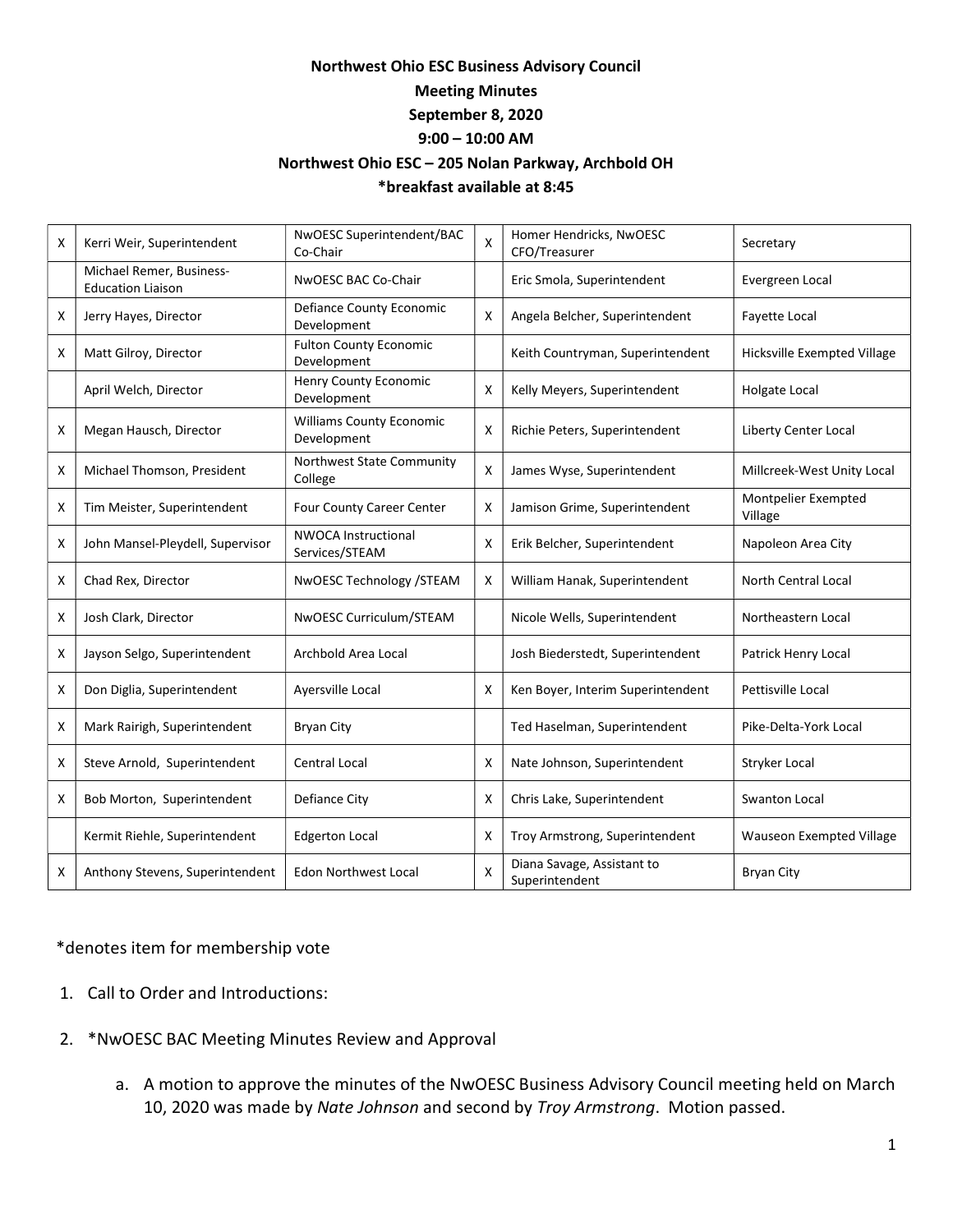- 3. \*NwOESC BAC Guidelines/Plan FY21 Review and Approval
	- a. Overview of proposed changes
	- b. A motion to approve the NwOESC Business Advisory Council Plan for FY21 was made by Richie Peters and second by Steve Arnold. Motion passed.
- 4. Business and Education Spotlights Mike Remer will coordinate for the year.
	- a. Business Spotlight (Fulton County /Matt Gilroy):
		- i. Fulton County as arranged by Matt Gilroy-Rudolph Libbe Group was unable to attend.
	- b. Education Spotlight:
		- i. Jim Drewes and C.J. Pierce Northwest State Community College Project Alura -Project Alura is an app under development to connect potential employees with employers and businesses. -It is an attempt to combine classified ads with social networking. -A potential employee enters basic work related information along with a 15-second video and can select companies they are interested in learning more about. -Companies can see the potential employees interested in them and see if their background fits its need. -They have a long-term goal of connecting it to Ohio Means Jobs. -They are currently beta testing with human resources offices at local companies along with finding.
- 5. Defiance County Economic Development Director Updates and Information Sharing:

-Busy with business expansions such as Hillendale Farms and Johns Manville.

-Funding assistance towards Harman Business Park.

-Pushing for additional industrial spec buildings.

-Carla Hinkle, Workforce Development Manager, is working with businesses while waiting to get back into schools.

-The City of Defiance is looking at housing initiative.

6. Fulton County Economic Development Director Updates and Information Sharing:

-Unemployment reduced from 21% in March to 6.5% currently.

-Employers are struggling to find employees with skills and desire.

-Believe retirements will push faster, creating more job openings and opportunities.

-Fulton County is also working on housing inventory.

-Manufacturing and Construction are strong while hospitality and service areas have been weak.